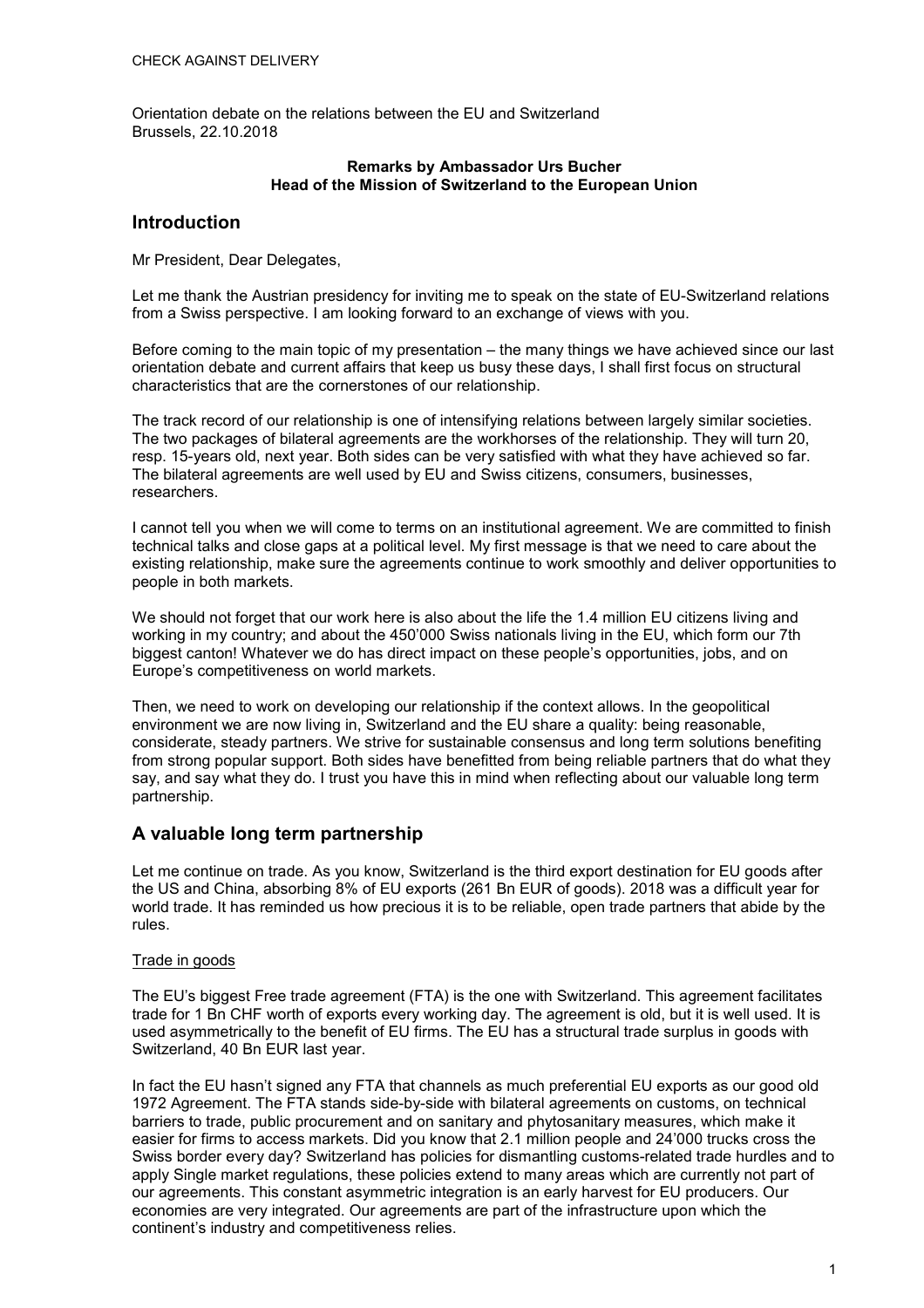#### CHECK AGAINST DELIVERY

By the way, the EU also extracts a trade surplus for agricultural products. Switzerland applies the EU's sanitary standards, and is a committed supporter of European concepts such as geographical indications.

One more figure about how our economies are intertwined. The total stock of EU direct investments in Switzerland was 977 Bn EUR in 2016, whilst Swiss assets in the EU tantamount to 767 Bn EUR.

I want to put aside any notion that there is asymmetry or cherry-picking in this relationship. Trade benefits both sides. We are not after trade surpluses. The existing agreements were carefully negotiated and form a package. They remain a framework for fruitful cooperation in the interest of our economies.

#### Trade in services

As we all know, we have no agreement on trade in services beyond the rights enshrined under the Agreement on Free movement of persons (FMPA), to which I will come later, and some sectors such as transport. So what about trade in services? Even without a specific agreement, Switzerland is the second customer for EU services, absorbing 14% of EU exports (more than China, Japan, Norway, Iceland, and India combined!).

The numbers prove that it is in fact relatively easy for services providers from the EU to do business in Switzerland. The level of trade barriers is usually at par with intra-EU trade. So we should put in perspective the complaints we hear about national regulations and the actual level of market access.

#### Schengen/Dublin

Our cooperation goes well beyond economic and technical issues to more fundamental, societal issues. We take an active part in the cooperation under Schengen and Dublin.

This year, as foreseen by the Schengen Evaluation Mechanism, Switzerland's implementation of the Schengen acquis is subject to a periodic evaluation by the Member states and the Commission. Early results are positive and good practices have been underlined. We look forward to follow-up on recommendations.

Our security cooperation extends beyond the Schengen-Dublin acquis, for instance to police cooperation. Two agreements are up for signature. In parallel, some developments require supplementary arrangements between the Schengen associated countries and the EU. The Swiss parliament needs to know the financial and societal consequences when being asked to approve them. The negotiation agendas need to take this legitimate need into account.

The last few years have been challenging for the Dublin system. Switzerland has complied with the system and contributed voluntarily to the resettlement and relocation schemes. My government looks at the current reforms with the same spirit of solidarity. Given the importance of a common approach among all Dublin States, it seems evident that they all can participate in the respective discussions.

### Science/Research

I would also like to mention research as one of our elements of permanent cooperation. Switzerland has been part of European research programmes since the beginning. Switzerland contributes to 3.5% of the Horizon 2020 funding, and participates in 2.4% of the projects. Moreover, Switzerland so far cofunded nuclear research (Euratom; ITER).

Our research institutions have gradually become world-class institutions, they are well-funded and wide-open to EU scientists: around 45% of the academic staff in Swiss research institutions is from the EU. More than 60% of our ERC grant holders are from the EU. The only interruption to this fruitful cooperation was the exclusion of Switzerland decided by the Commission after the 2014 referendum. During that period, my government has put in place contingency funding. We trust our associate membership will be warranted for the next research programme - as it has always been and should be - we count on your support. Like in other areas, our input to science and research strengthens Europe in a fierce global competition.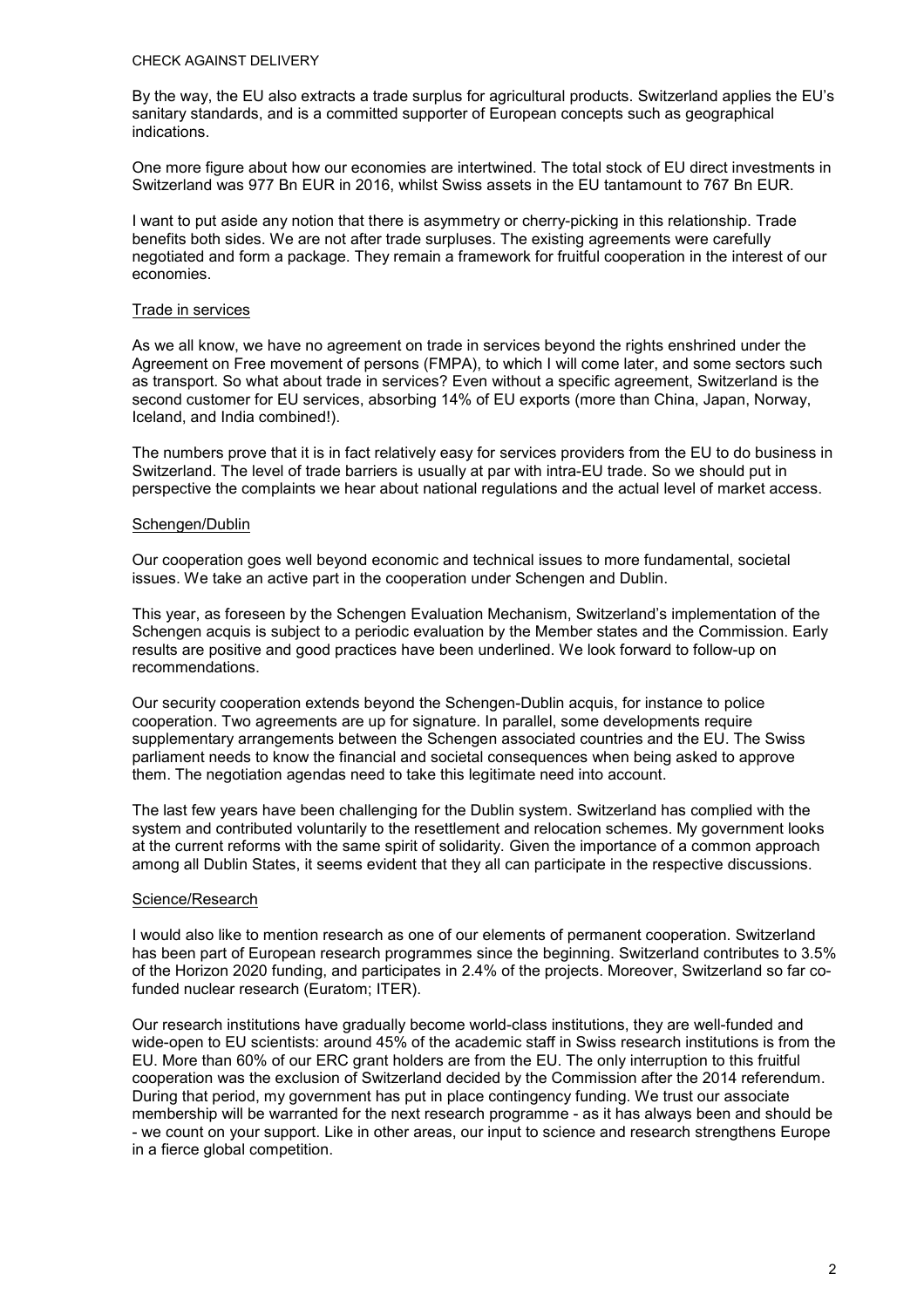I should like to finish this overview by saying that Switzerland shares foreign policy objectives of the EU, in particular a prime interest in security, stability, human rights and democracy in wider Europe. Switzerland has continued to second qualified staff to EU Missions upon request of the EU.

In the Western Balkans, Switzerland has invested more than 2.7 billion CHF since 1995, supporting the European perspective and integration of these countries.

Also, in coherence with our common interests and values, Switzerland continues to apply to the largest extent possible the sanctions regimes imposed by the EU. Since 2017 it has decided to take over all new sanctions, including those decided by the EU regarding the situation in Venezuela and, last week, Myanmar.

We also appreciate the coordination with the EU on freezing, confiscating and returning illicitly acquired assets. Switzerland's proactive policy in returning stolen assets has made it an international leader in this domain. Over the last 30 years Switzerland has returned more than any other international financial centre.

Finally, we are committed to the JCPOA and to preserving trade relations with Iran.

# **An assessment of the last few years beyond the institutional negotiations: a reliable partnership?**

Let me address some of the issues that could be solved during the last 2 years. On numerous issues the EU had flagged, Switzerland proved a reliable and committed partner.

### Movement of people

I will start with free movement of people, one of the most ambitious agreements we have ever signed.

During the last decade (2007-2017), 580'000 EU citizens have chosen to settle permanently in Switzerland. This is more than the population of our biggest city, Zürich, or of Bern, Basel and Lausanne combined. Switzerland had 10 EU newcomers per 1000 inhabitants per year (2016). Switzerland absorbs 10% of the EU/EEA total amount of FMP. EU citizen now represent 16% of the Swiss population. Net arrivals were up to 75'000 in 2008. The resilience of the Swiss labour market gave well paid jobs to EU citizens during the financial crisis.

Of course I want to mention the smooth landing achieved in implementing the 2014 referendum on migration, whereby the Swiss constitution requires to limit the arrival of new residents. It has first to be noted that during the 3 years that followed the referendum, we have diligently implemented the FMPA, despite various unilateral blockades imposed by the EU side. Considerable political capital has been spent on a regulation which preserves the FMPA. The regulation focuses on specific parts of the labour market and is non-discriminatory. It mandates employers to communicate job vacancies in categories with high unemployment (currently 19 job categories) so as to get information about the registered unemployed candidates.

In parallel, the annual net immigration from the EU has returned to 31'250 net arrivals in 2017, linked with positive trends in the labour markets of the EU.

The key to the acceptance of free movement is in the labour market, in ensuring the principle of equal pay for equal work in the same workplace, as well as fair social and employment conditions. Even within the Single market, costs of living vary hugely. It is certainly helpful that the EU managed to include this principle in its law: we enforce equal pay in the same place since 2002 in Switzerland.

In order to ensure fair wages to the Swiss and EU nationals working on its territory, Switzerland has developed the flanking measures, essentially a system of wage control based on minimum wages that involves social partners. The average rate of noncompliance found in checks against cantonal standards was 13-16% in 2016-2017. The measures are necessary and supported by a large majority of political parties and by all social partners. As they ensure equal pay for equal work at the same place, such measures are essential for the acceptance of free movement in a country with high costs of living. It is still unclear how EU law enforces this principle.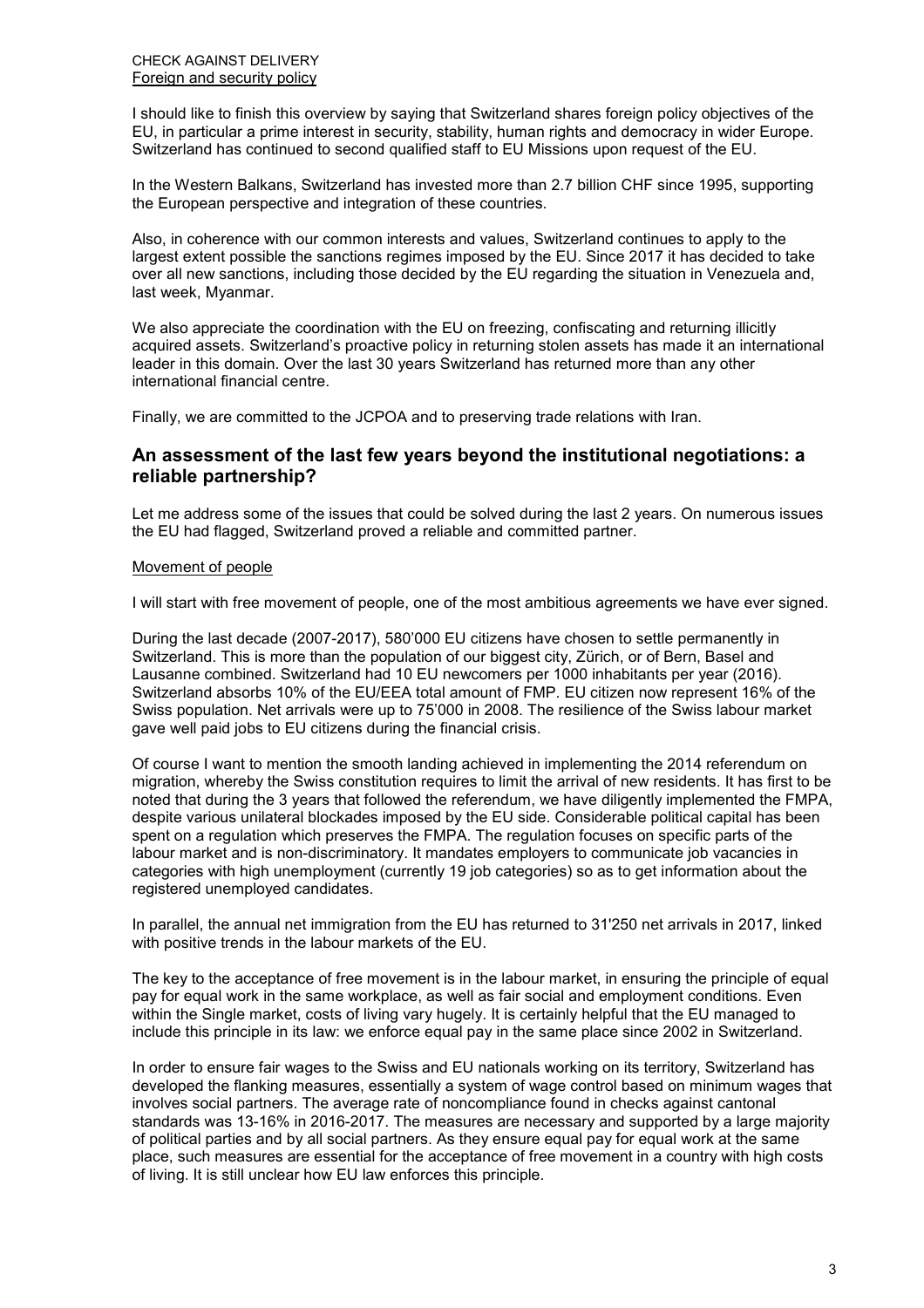Let me continue with our track record on fiscal issues, where we reached two additional milestones in September 2018. Switzerland is implementing consequently international tax standards. The agreement between Switzerland and EU on automatic exchange of information on bank accounts has been in force since 1.1.2017 and works well. The first automatic exchange of information foreseen in the agreement took place at the end of September with the EU member states.

This is a landmark achievement that fundamentally changed banking. It shows we have come a long way on tax transparency. We are committed to implement international standards in taxation.

Also, on 28.9.2018, the Swiss Parliament approved the corporate tax reform that will eliminate tax regimes which the OECD and the EU flagged as problematic. This project went through our institutions at great speed. The last step is a possible referendum request. With this timeline, Switzerland ensures compliance with our Joint Statement on company tax issues of 2014 and with the EU's criteria regarding the list of non-cooperative jurisdictions.

So here we are, committed to a level-playing field in fiscal matters. I hope every other country will do the same!

#### Environment, transport, electricity

The same can be said in the field of environmental policy. Speaking about like-mindedness here is an understatement. Last November, with the first Agreement on linking Emission-trading schemes the EU has signed with a third country, we demonstrated joint commitment to the Paris agreement.

Our transport policy goes in the same direction. We take our responsibility when it comes to facilitating transit throughout Europe, by investing in transit infrastructure.

The only significant new market access agreement on the agenda, the electricity agreement, is almost ready to be wrapped up. Linking up the electricity markets would boost competition in renewable energy, as Switzerland's electricity production is 65% renewable. Being at the centre of the European electricity network, my country can contribute to the stability of the grid, and I daresay, to completing an internal market in this field.

#### Financial equivalences, trade: maintaining a dependable partnership

Under the period you are reviewing, we have faced however a pattern I need to mention: the EU has made unpredictable linkages between unrelated files, jeopardising existing trade links.

The first case was the Mutual Recognition Agreement (products), where it took more than a year until the agreement was updated in July 2017.

Then, many of you remember the Commission decision of 21.12.2017 on equivalence of Switzerland's legal framework on stock exchanges. The decision will expire by the end of 2018 unless it is extended before this date, pending progress in the institutional framework negotiation. This was certainly not a highlight in the Switzerland-EU relationship.

The current situation causes uncertainty for Swiss and EU market participants. Without a renewal of the implementing decision, EU investment firms would be prohibited from trading Swiss shares in 2019 on Swiss stock exchanges, which offer the deepest pools of liquidity for these instruments. I don't need to recall that Switzerland fulfils the conditions for recognition of stock market equivalence as much as the other countries that have been granted indefinite recognition. We see this as a clear case of discrimination.

Given the integration of stock and financial markets in Europe, a swift unlimited renewal of the decision beyond 2018 in the coming weeks would benefit all stakeholders. There is not much time left and weakening the Swiss financial market would weaken the European financial market as a whole. Competitors outside Europe would benefit from it. By the way, the stock exchange is not the only equivalence pending in the area of financial markets. Like other non-EU countries, we expect the EU to move on with our other pending equivalence procedures.

Let me also mention the safeguards measures on steel, a reaction to the US trade policy. Applying such measures to a country that is sourcing 98% of its steel in the EU, that is the third customer of EU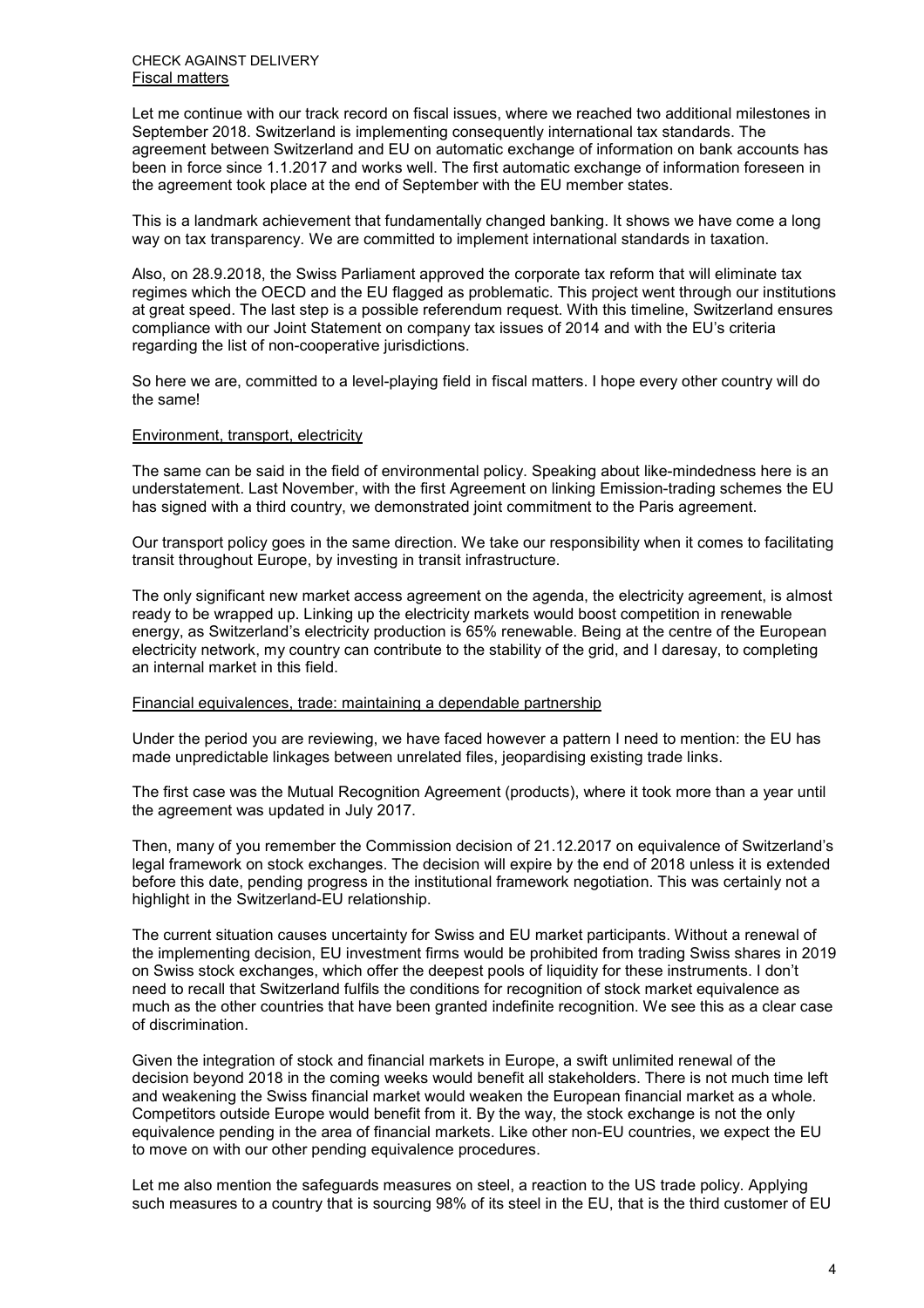#### CHECK AGAINST DELIVERY

steelmakers, is questionable under our FTA and detrimental to the European industry. We have a dialogue with the European Commission on this issue, and expect steel trade to continue unrestricted.

To sum up, from a Swiss point of view, there were two parallel trends during the period under review. On the one hand, important steps further strengthened our relationship and my government made efforts to solve old disputes. On the other hand, the EU is seemingly creating new tensions to advance specific interests. Those tensions only strengthen Euroscepticism. The issue is whether we organise our bilateral relationship based on predictability, reliability and trust. This is what you have seen from Switzerland.

### Swiss Contribution

Before turning to the institutional framework agreement, let me address the Swiss contribution to selected EU member states. The Swiss contribution is an act of European solidarity and has helped reduce inequalities within the EU. Projects are still going on in some member states (BG, RO, HR), with good results.

On 28 September 2018, the Federal Council submitted to Parliament a second contribution of more than 1.3 billion Swiss francs. A renewed effort is an investment in stability and security in Europe. It should contribute to reducing economic and social disparities as well as to improved management of migration.

The Swiss Parliament will now take the final decision on the approval of the contribution. The current state of play and expected developments of relations with the EU will be shaping the decision of the Parliament.

# **The institutional framework agreement**

After this panorama of the main current issues of our relationship, let me turn to the negotiations towards an institutional framework for our market access agreements. For the Swiss government, the agreement would be a good instrument to manage relations more efficiently and to ensure homogeneity.

Negotiations have started in 2014. On our side, the negotiation mandate is focused on solving four institutional issues in the agreements on market access that rely on EU law. Considerable progress was achieved this year in the main areas of the future agreement, namely the update of agreements, their implementation, the interpretation of the law. Also, a good solution on the dispute settlement mechanism was found after the Federal council agreed to explore the avenue of an arbitration panel. A strong commitment and a good atmosphere could be found at the negotiating table.

There are still issues where there are deltas between our positions. On state aid, you know the constitutional and conceptual reasons that underpin the Swiss position.

Other differences concern mainly the agreement of free movement of persons. The Flanking measures to free movement of people turned out to be the hottest political issue of the last months. Ensuring the current level of wage protection remains key for the acceptance of free movement in my country. The Swiss position in this matter corresponds to the very principle of the EU's *revised Posting of Workers Directive,* "Equal pay for equal work at the same workplace." In order to ensure this principle, Switzerland has entrusted various actors with the implementation of these measures. Specific measures reflect the particularities of the Swiss labour market.

My country really is a special case:

There are many posted workers, most sent on short notice and for short term engagements; In neighbouring regions, the 315'000 cross-border workers commuting to CH are a significant part of the labour market. More than ¼ of the 318'000 workplaces available in the canton of Geneva are occupied by cross-borders workers. The same situation (27.5%) prevails for the 236'000 workplace available in canton Ticino, where the proportion is 50% higher than 10 years ago.

The labour market is easily accessible due to its central location

Salaries are high. But the cost of living is also high, in particular as regards accommodation, health insurance (average CHF 3400/person/year) and services (prices 59% higher than the EU average). Accordingly, the median hourly wage in Switzerland is almost double that of the Eurozone countries.

The issue is: how do you ensure equal pay for equal work in the same place, so that people can actually live from their salary. Without the support of the social partners, an agreement may not pass a